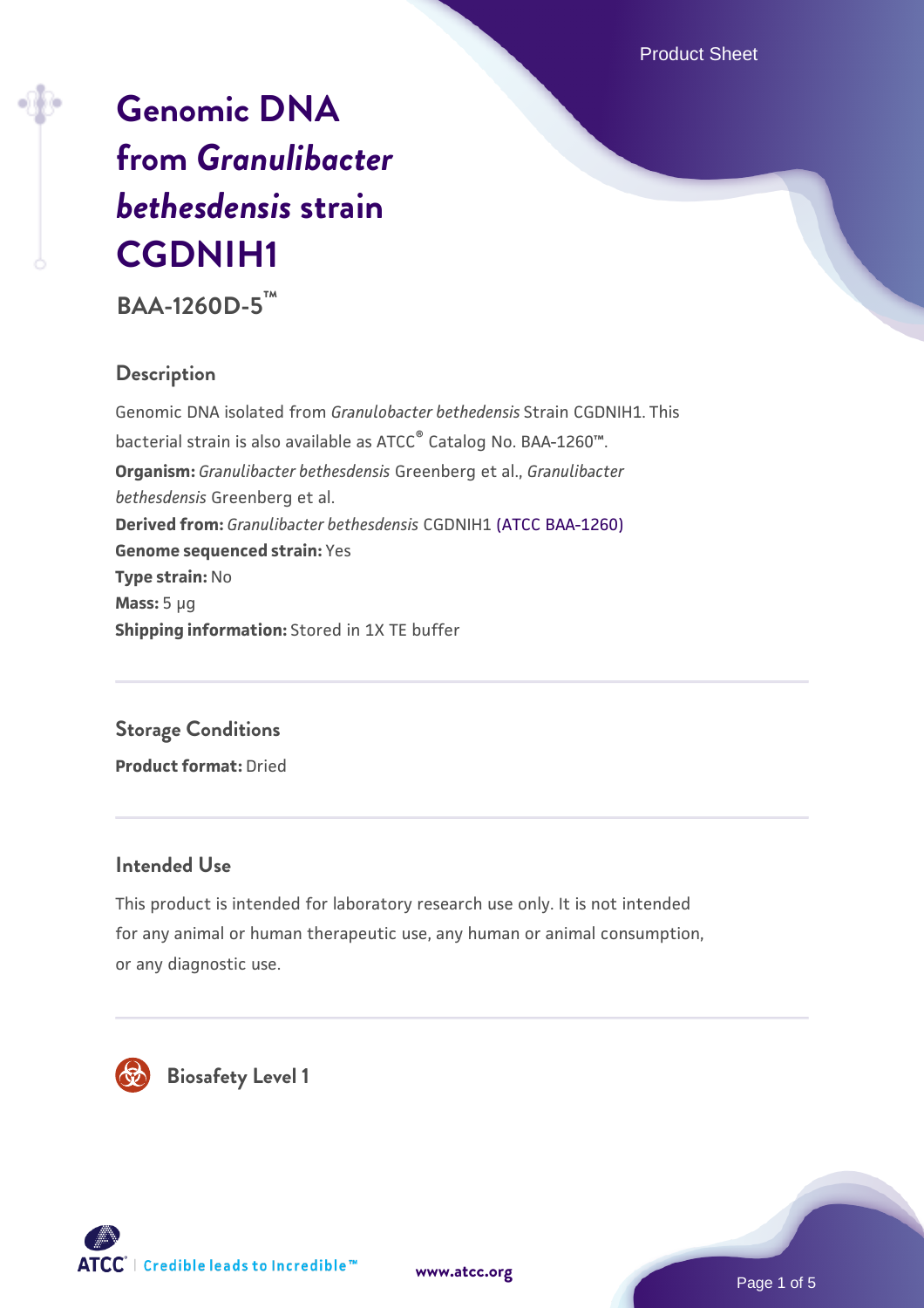ATCC determines the biosafety level of a material based on our risk assessment as guided by the current edition of *Biosafety in Microbiological and Biomedical Laboratories (BMBL)*, U.S. Department of Health and Human Services. It is your responsibility to understand the hazards associated with the material per your organization's policies and procedures as well as any other applicable regulations as enforced by your local or national agencies.

#### **Certificate of Analysis**

For batch-specific test results, refer to the applicable certificate of analysis that can be found at www.atcc.org.

#### **Handling Procedures**

Centrifuge tube prior to opening to prevent loss of pelleted material

- 1. Rehydrate contents of vial with molecular grade  $H_2O$ .
- 2. Place vial at 37°C for 1 hour or at 2°C to 8°C overnight.
- 3. For more complete rehydration and to fully recover DNA, incubate the sample overnight at 4°C while rocking; then incubate for 1 hour at 65°C. Resuspending the dried DNA in ≥250 µL may give better results.

#### **Quality Control Specifications**

**Total amount:** Total DNA by PicoGreen® measurement was found to be approximately 5 µg.

**Integrity:** Integrity of DNA was determined by electrophoresis on a 1% agarose gel stained with SYBR Safe™, and was found to be of high molecular weight.

**Functional tests:** Functional activity was confirmed by PCR amplification of the 16S ribosomal RNA gene.

**Identity:** Identity confirmed by sequencing of 16S ribosomal RNA gene (first

**[www.atcc.org](http://www.atcc.org)**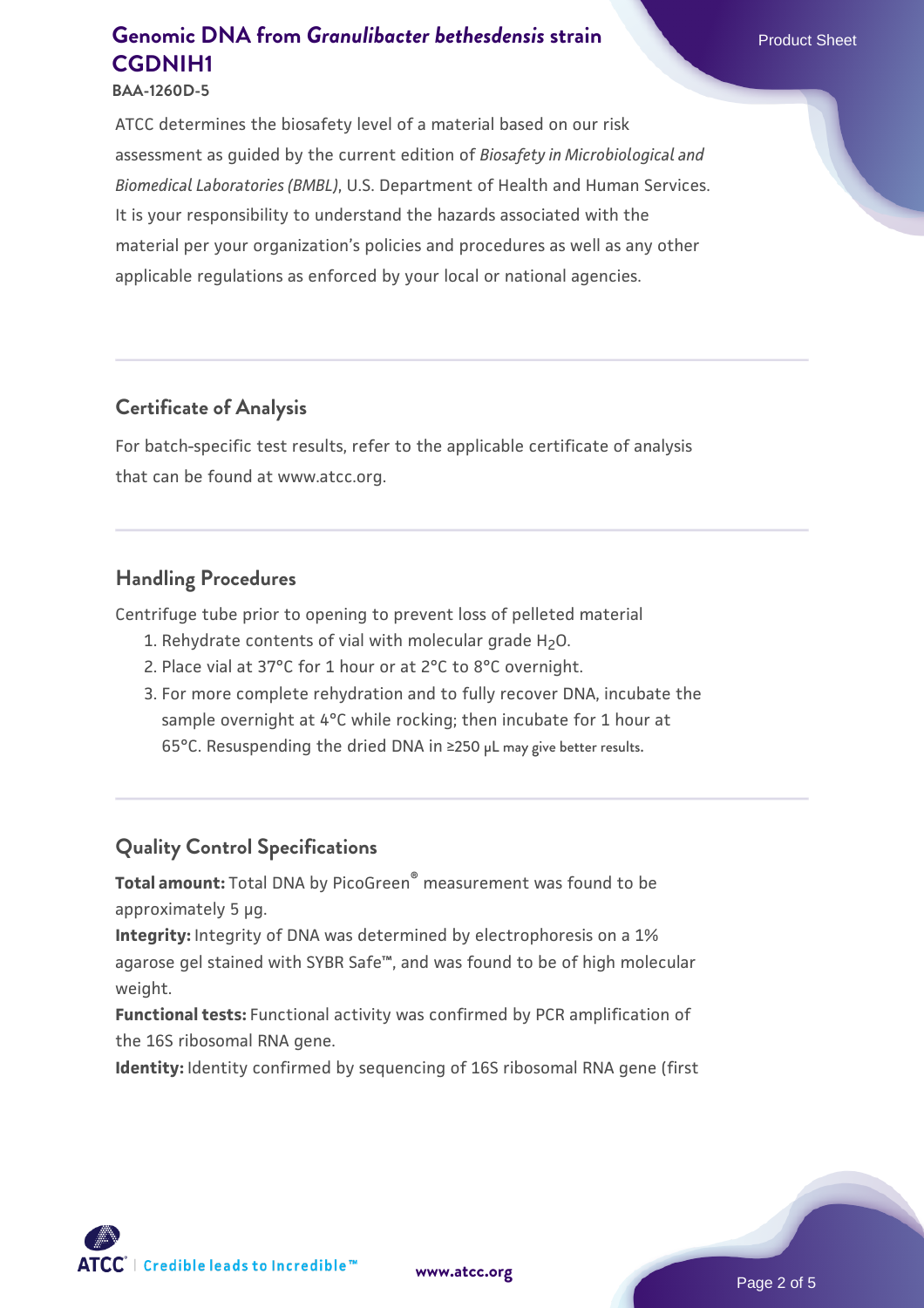**BAA-1260D-5**

~500 base pairs).

#### **Notes**

Genomic DNA isolated from bacteria is appropriate for PCR\* and other molecular biology applications.

\*The polymerase chain reaction (PCR) process is covered by patents owned by Hoffmann-LaRoche Inc. Use of the PCR process requires a license.

#### **Material Citation**

If use of this material results in a scientific publication, please cite the material in the following manner: Genomic DNA from *Granulibacter bethesdensis* strain CGDNIH1 (ATCC BAA-1260D-5)

#### **References**

References and other information relating to this material are available at www.atcc.org.

#### **Warranty**

The product is provided 'AS IS' and the viability of ATCC® products is warranted for 30 days from the date of shipment, provided that the customer has stored and handled the product according to the information included on the product information sheet, website, and Certificate of Analysis. For living cultures, ATCC lists the media formulation and reagents that have been found to be effective for the product. While other unspecified media and reagents may also produce satisfactory results, a change in the ATCC and/or depositor-recommended protocols may affect the



**[www.atcc.org](http://www.atcc.org)**

Page 3 of 5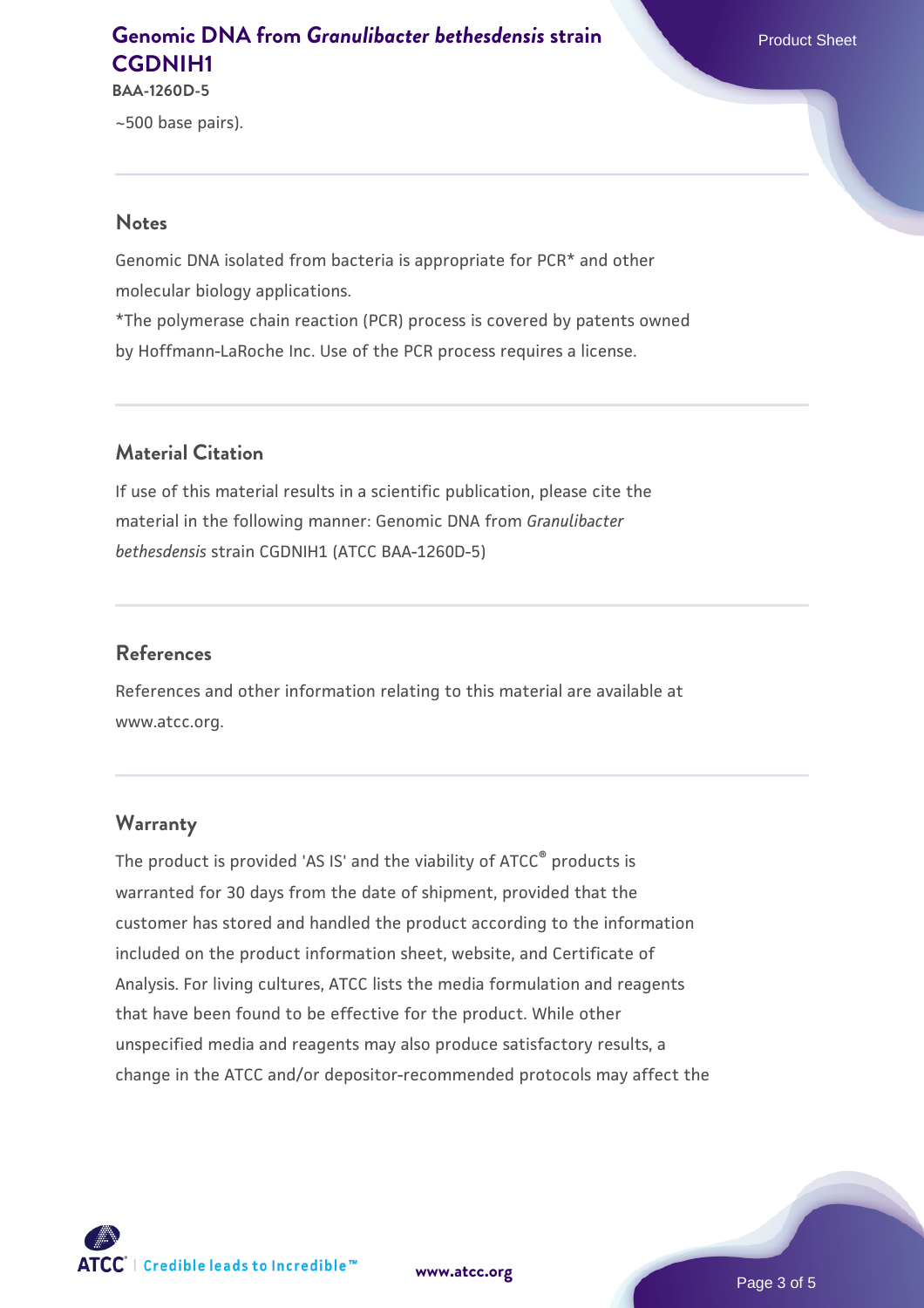#### **BAA-1260D-5**

recovery, growth, and/or function of the product. If an alternative medium formulation or reagent is used, the ATCC warranty for viability is no longer valid. Except as expressly set forth herein, no other warranties of any kind are provided, express or implied, including, but not limited to, any implied warranties of merchantability, fitness for a particular purpose, manufacture according to cGMP standards, typicality, safety, accuracy, and/or noninfringement.

#### **Disclaimers**

This product is intended for laboratory research use only. It is not intended for any animal or human therapeutic use, any human or animal consumption, or any diagnostic use. Any proposed commercial use is prohibited without a license from ATCC.

While ATCC uses reasonable efforts to include accurate and up-to-date information on this product sheet, ATCC makes no warranties or representations as to its accuracy. Citations from scientific literature and patents are provided for informational purposes only. ATCC does not warrant that such information has been confirmed to be accurate or complete and the customer bears the sole responsibility of confirming the accuracy and completeness of any such information.

This product is sent on the condition that the customer is responsible for and assumes all risk and responsibility in connection with the receipt, handling, storage, disposal, and use of the ATCC product including without limitation taking all appropriate safety and handling precautions to minimize health or environmental risk. As a condition of receiving the material, the customer agrees that any activity undertaken with the ATCC product and any progeny or modifications will be conducted in compliance with all applicable laws, regulations, and guidelines. This product is provided 'AS IS' with no representations or warranties whatsoever except as expressly set forth herein and in no event shall ATCC, its parents, subsidiaries, directors, officers, agents, employees, assigns, successors, and affiliates be liable for indirect, special, incidental, or consequential damages of any kind in connection with